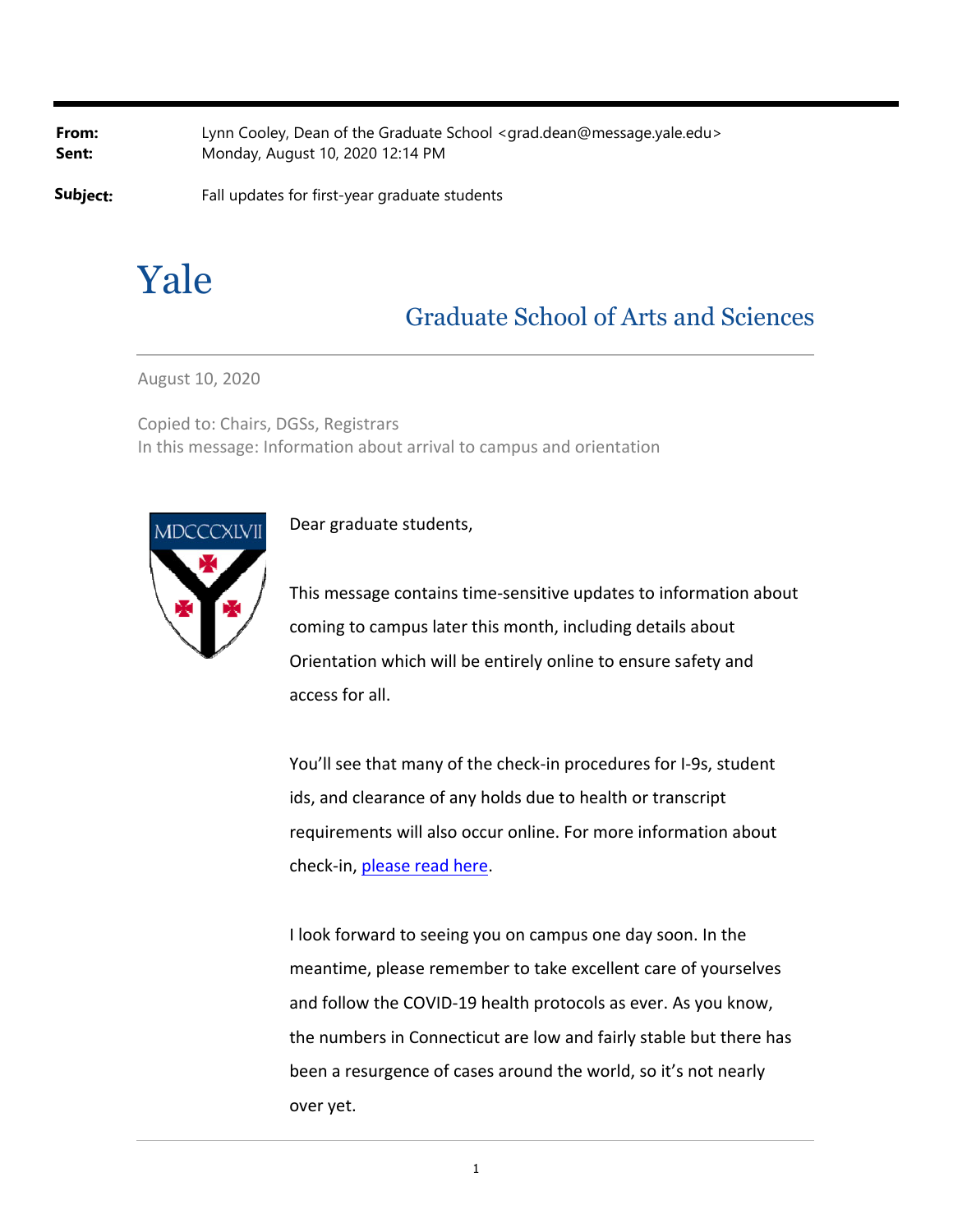If you have questions, please write to me or the Graduate School staff using the 'Ask the Dean' button below.

With best wishes for your health and success, Lynn Cooley

Dean, Graduate School of Arts and Sciences C.N.H Long Professor of Genetics Professor of Cell Biology and of Molecular, Cellular & Developmental Biology

# **Yale COVID‐19 information for graduate students**

The University's COVID-19 web portal is updated frequently with guidance about all things related to the pandemic and coming to campus. This is the central hub for the University's COVID‐19 policies and procedures and should be your first stop for answers to your COVID‐19‐ related questions.

For the Fall semester, the University will conduct classes using a hybrid model, combining remote learning with in‐person activity when possible. This means that students residing in New Haven and in other locations will take classes online from their residences and may participate in research or other course‐related activities on campus.

It is also recommended that you sign up for a MyChart account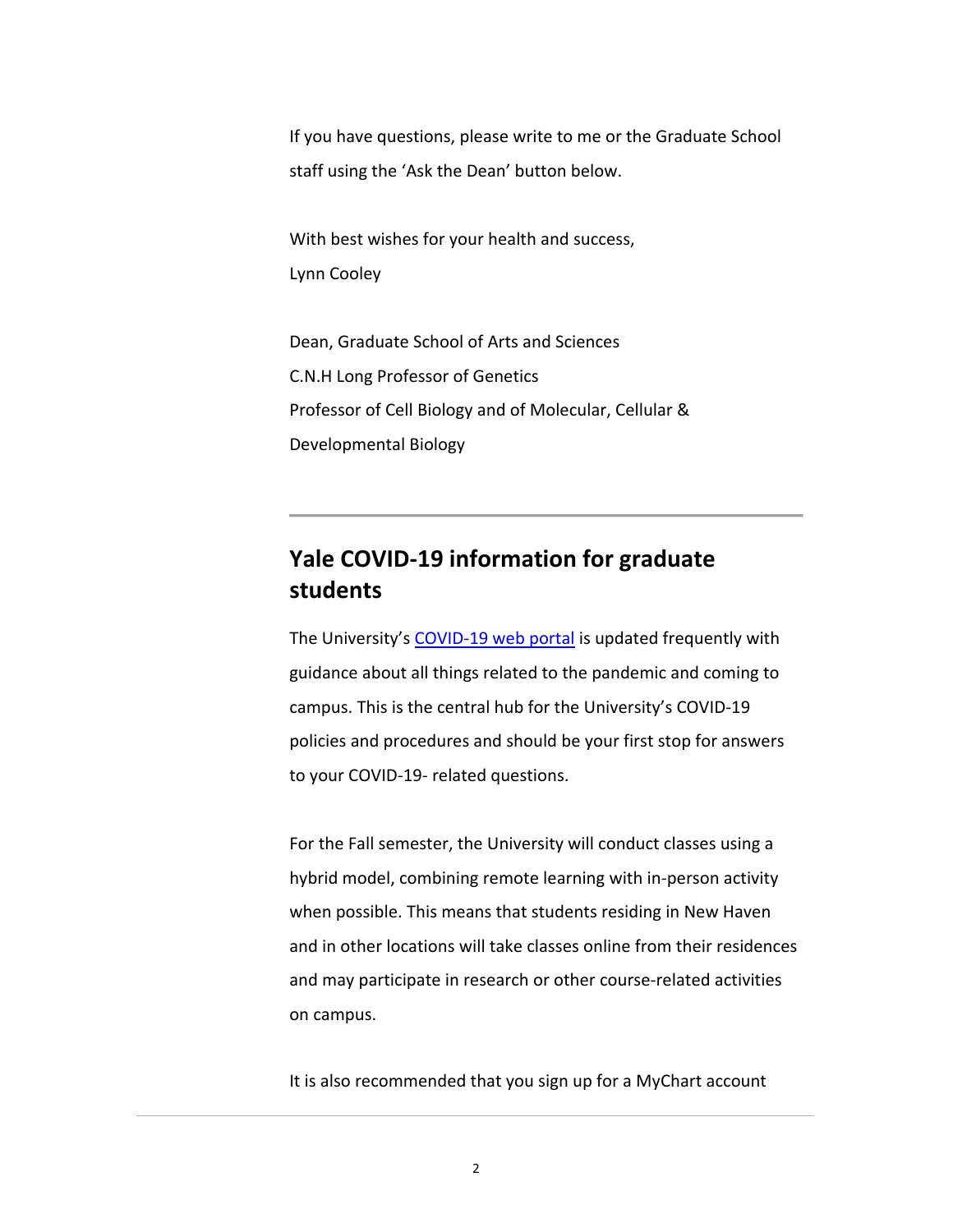for online access to all of your medical information including lab and radiologic results. We also recommend downloading the MyChart app (App Store and Google Play).

For more information, please read this message from President Salovey and Provost Strobel about Fall 2020 at Yale.

You can also find FAQs for graduate students and important messages from the Dean and other University leaders on the GSAS website.

## **Quarantine and testing**

#### **Before/upon arrival to campus**

Please schedule your on‐arrival test between now and the start of the semester through the Yale COVID-19 Screening Program. Testing appointments are currently available now through August 21, Monday‐ Friday, 8am – 5pm. If you are already on campus or in the New Haven area, you are encouraged to schedule your appointment now. Additional times will be made available later. Individuals with positive test results will be contacted by Yale Health and required to self‐isolate.

#### **Arriving from another US state or country**

If you are coming to New Haven from one of the US states included in the State of Connecticut Travel Advisory you must complete a Connecticut Travel Health Form online and quarantine for a total of 14‐days upon arrival, even if arrival testing is negative. Not completing the form or not observing the quarantine restrictions may result in a \$1,000 fine from the State of Connecticut.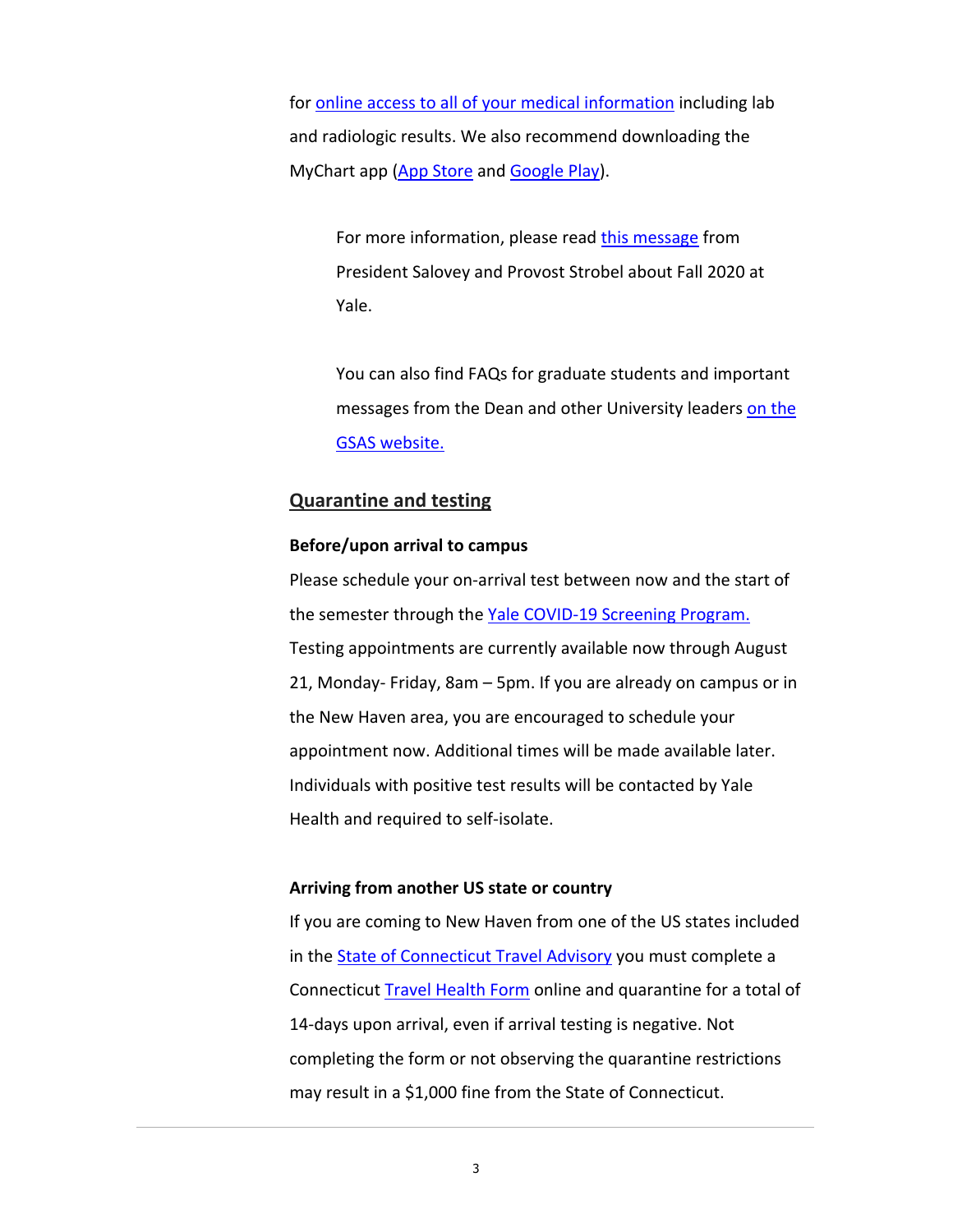**Please see Governor Ned Lamont's Executive Order No. 7III on the Connecticut State website regarding state‐to‐state travel restrictions.**

**Please see the CDC webpage listing the countries from which international travelers to the U.S. are currently prohibited.**

#### **How to Quarantine**

If your state is listed in the CT Travel Advisory or you have had a positive COVID‐19 test, you must self‐quarantine. This means staying in place, either at home or elsewhere, for fourteen days. Please see this additional helpful guidance for how to quarantine effectively at home alone, with roommates, or family members.

**For healthcare students only:** per the State of CT Travel Advisory, health care students including medical, nursing or physician associate arriving from affected states, are NOT required to quarantine for 14 days on arrival. These students living in Harkness or Helen Hadley Hall should follow the guidance above to ensure appropriate screening: test on arrival, quarantine until negative, then proceed with twice weekly testing.

If you have questions, please contact the **COVID Campus Resource Line**, which is staffed by health care professionals, at 203‐432‐6604 (toll free at 866‐924‐9253). Available 8am – 5pm (Eastern time), 7 days a week.

# **Ongoing screening**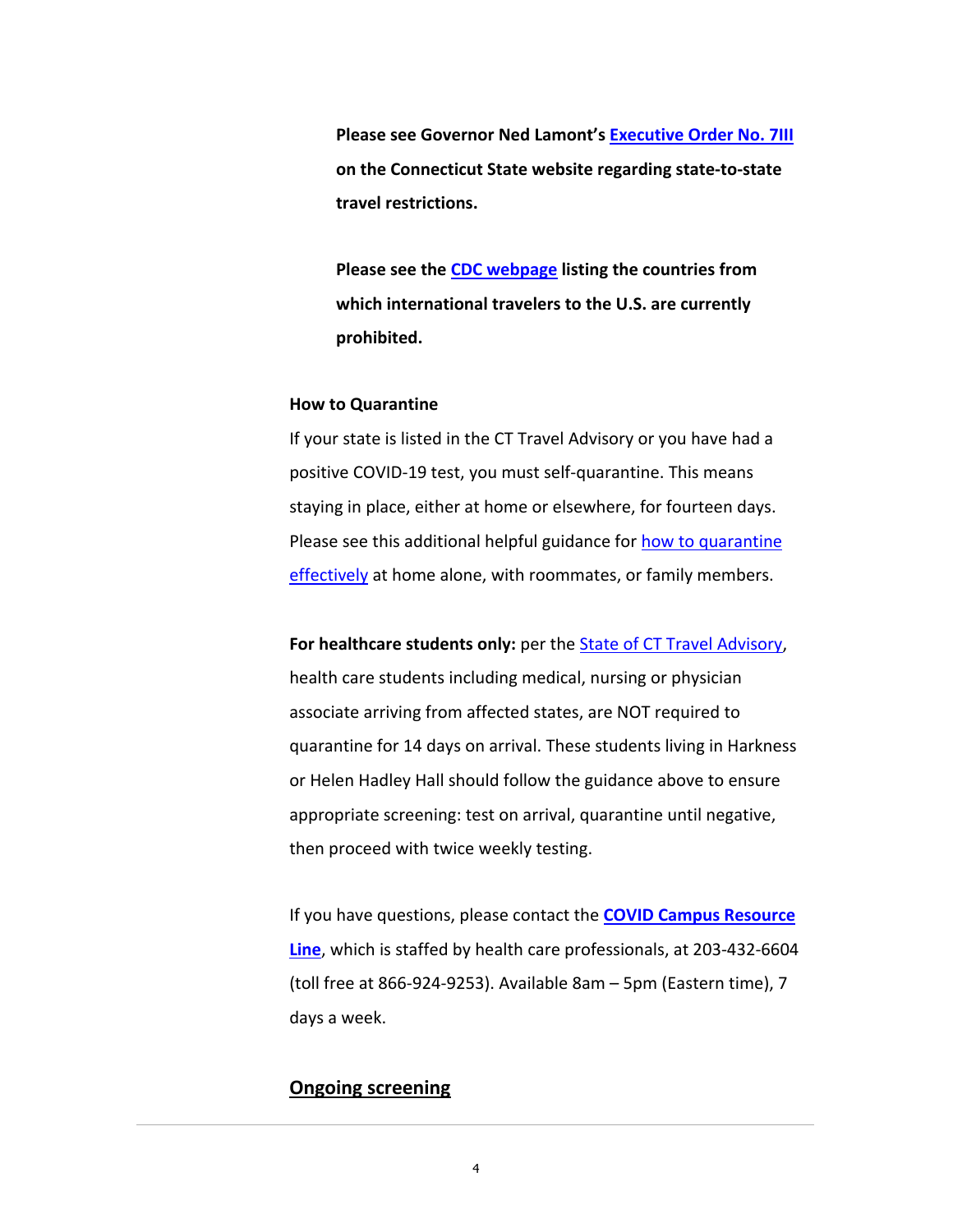Students in high‐density dormitory housing (Helen Hadley Hall and Harkness Hall) are required to be tested twice per week throughout the semester.

Students who do not live in high‐density dormitory housing may obtain subsequent testing on a voluntary basis through the Yale COVID‐19 Screening Program, up to once a week, especially if there are concerns about exposure.

Students who have questions about the advisability and frequency of additional asymptomatic testing may call the COVID Campus Resource Line, which is staffed by health care professionals, at 203-432‐6604 (toll free at 866‐924‐9253). Available 8 a.m. – 5 p.m. (Eastern time), 7 days a week.

# **Orientation**

Orientation Welcome Week, August 24‐28, spans five days of required and optional welcome events, fairs, interactive info sessions, and socials. Events are live, online at Eastern Time US. Sign up on Yale Connect to get Zoom links and check‐in information. This helpful page contains an overview about GSAS Orientation events, including when and how to participate.

#### **The following events are required:**

 **August 3‐23:** Peer Orientation Mentor (POM) small group meetings are a great way to get to know other new students and to ask advice from your Mentor.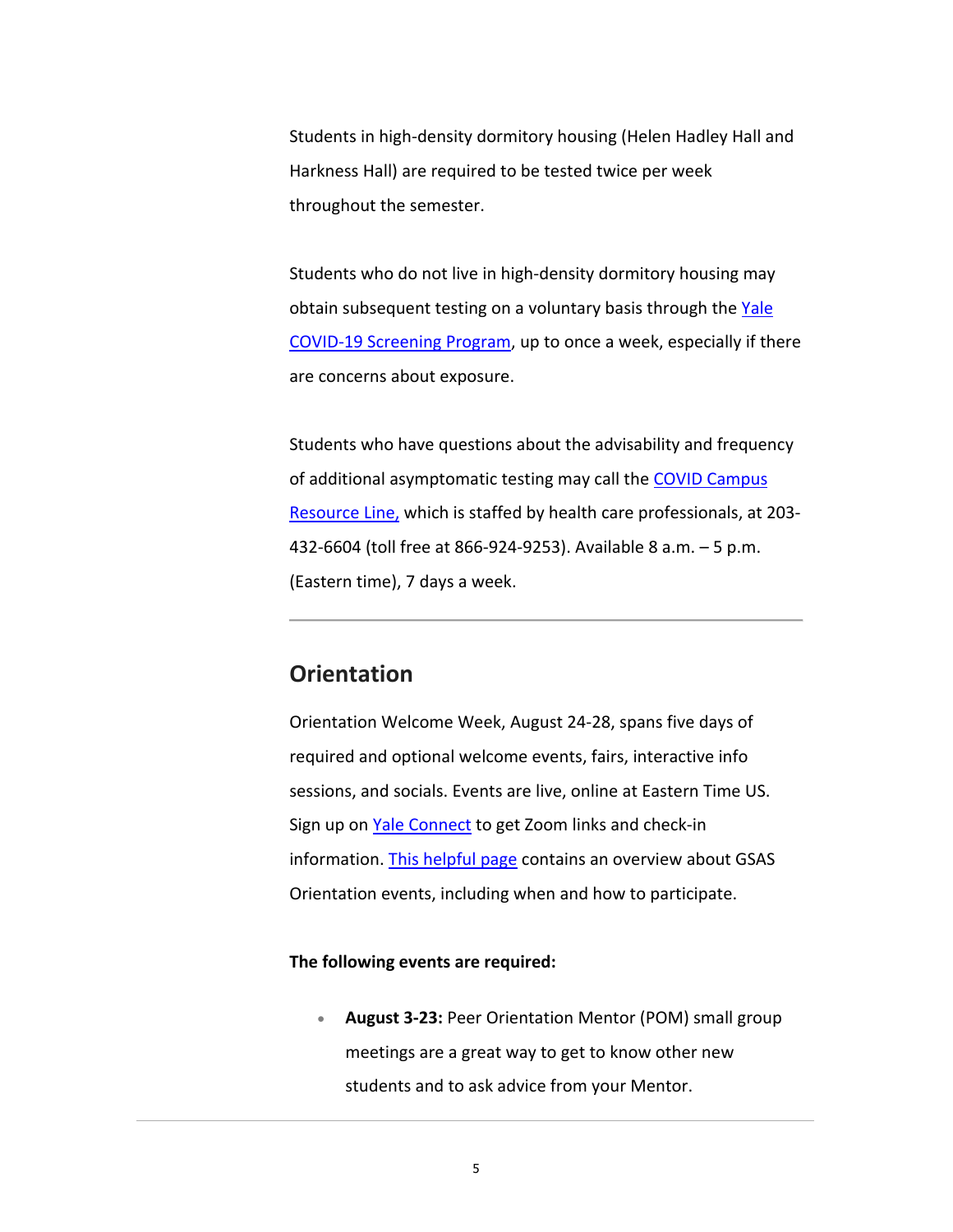- **August 10‐21:** Pre‐registration or online course selection. Please visit the Academic Requirements page on the GSAS website for further information about registration and courses, or see the information in Yale Connect.
- **August 20‐21: International Student Orientations.** Live sessions will be held for Masters and PhD students, at 9am and 4pm EDT. Sign up for the session that fits your situation. The Office for International Students and Scholars (OISS) **requires attendance for all visa‐holders**.
- **August 25:** 9am EDT | Live training session: Professional Ethics: Academic Integrity.
- **August 26:** 9am EDT | Live Session: Creating and Maintaining a Welcoming and Inclusive Campus Community, in small groups led by your Peer Orientation Mentors (POM)
- **By Aug. 30:** Sexual Misconduct Response and Prevention **Training**
- **By Aug. 31:** COVID‐19 Safety Training

## **The following events are recommended, but not required:**

- **August 24:** 10am EDT | Welcome Messages from the President and Dean. Introduction to GSAS Resources Webinar. This is your official Yale welcome.
- **August 25:** 10am EDT | Survive and Thrive in Grad School. A panel of GSAS alumni and students offers advice and helpful tips.
- **August 25:** 3‐5pm EDT | Graduate Information Virtual Fair 40+ departments and offices answer questions in virtual booths.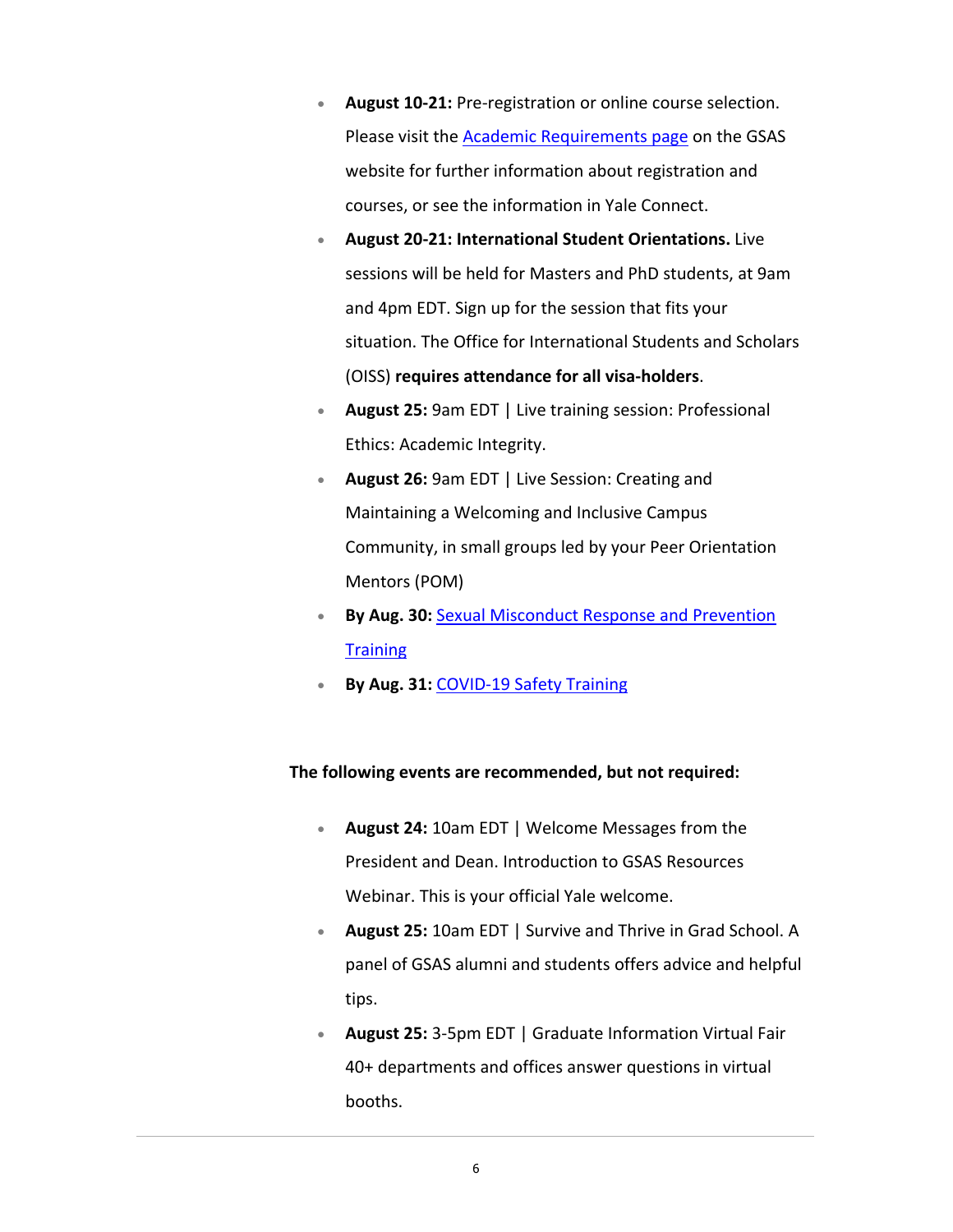**August 26:** 3:30‐5pm EDT | McDougal Grad Activity and Club Virtual Fair 50+ graduate clubs and community groups to introduce themselves and help you get involved.

Your department or degree program may also schedule a Zoom course advising session in mid‐August and/or departmental orientation virtual events from August 27‐28. Contact your adviser or department head for details.

## **Can't make it to campus this fall?**

Master's and Ph.D. students who are not able to come to campus in time for the beginning of the semester due to health or travel restrictions may take classes remotely for the fall term. Read more about GSAS policies for Fall 2020.

Students not returning to campus are not required to undergo onsite viral testing.

**Yale Connect** is a great way for you to stay on top of your Orientation schedule, requirements, and groups. You can meet your classmates and find useful information about your cohort on the GSAS First Year & Orientation Website. Login with your net id on a laptop and/or download the app.

**To bring other questions and issues to the Dean's attention, please click on the button below.**

Ask the Dean